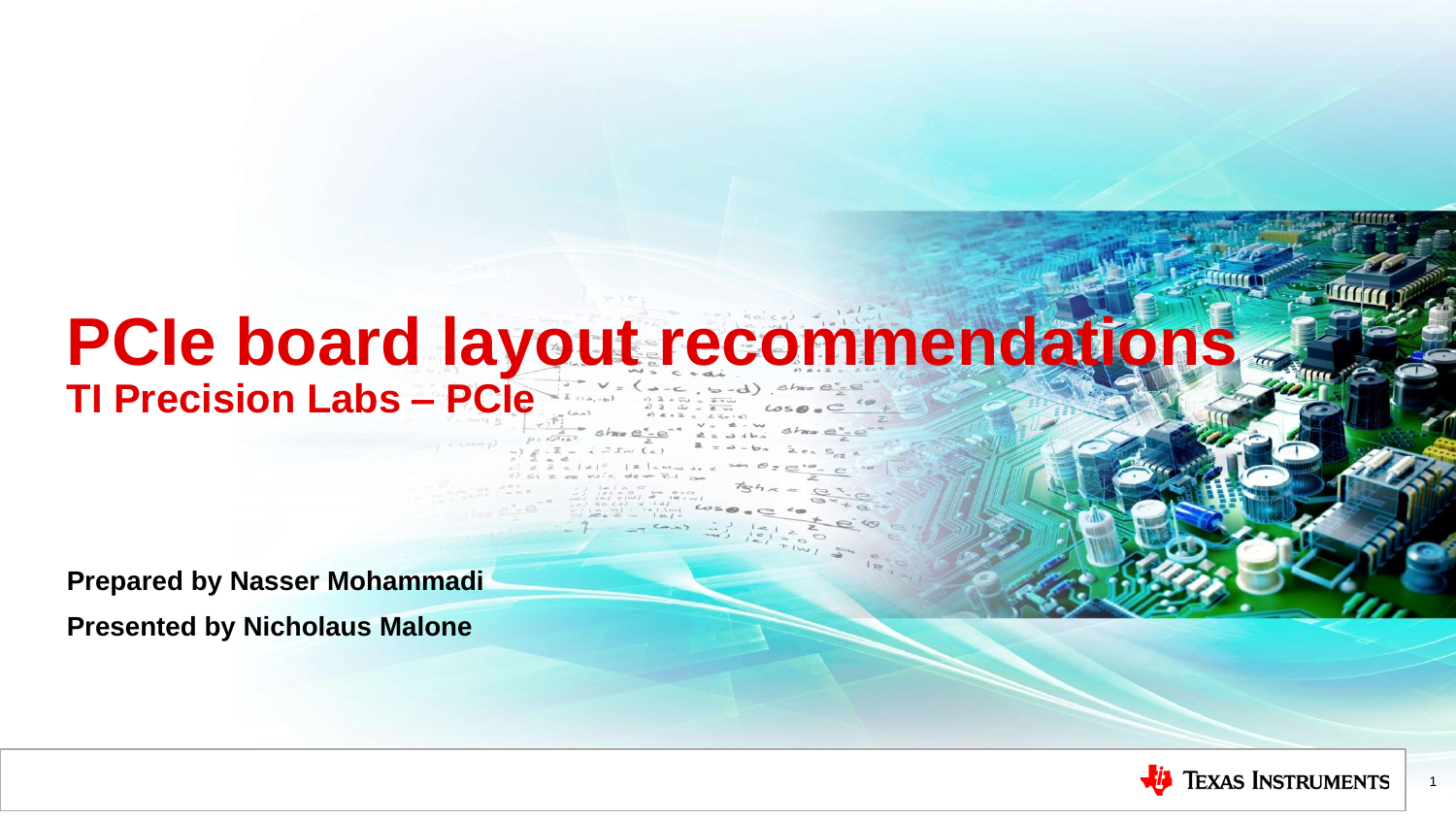#### **Differential board trace width and spacing**

- Design trace width, height, and spacing to meet 85 ±20% Ohm for PCIe connector
	- 100 ±20% Ohm for chip to chip



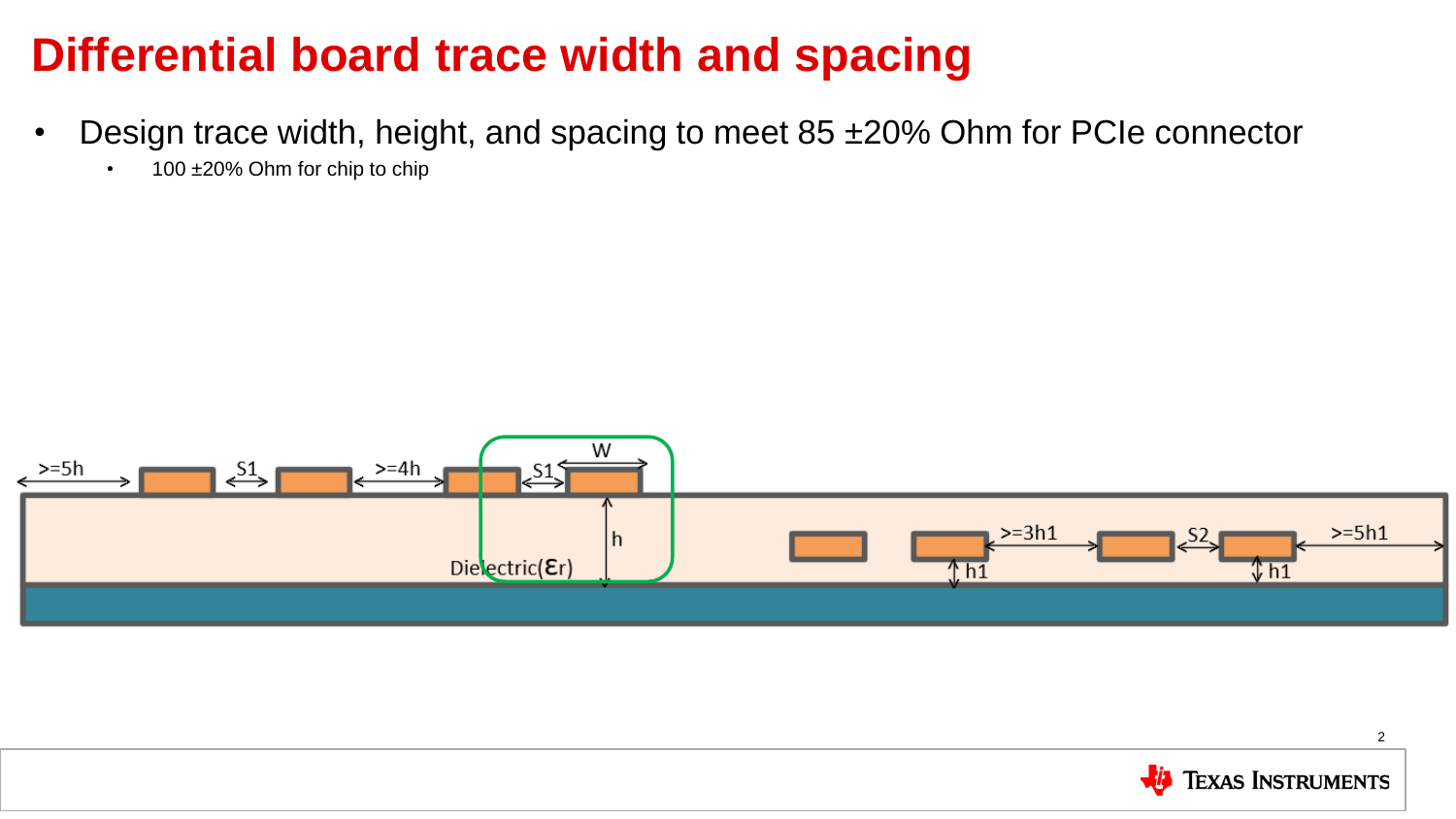#### **Differential board trace width and spacing**

- Design trace width, height, and spacing to meet 85 ±20% Ohm for PCIe connector
	- 100 ±20% Ohm for chip to chip
- Distance between adjacent traces should be at least 4 times dielectric height(h)
	- Stripline traces should be 3 times



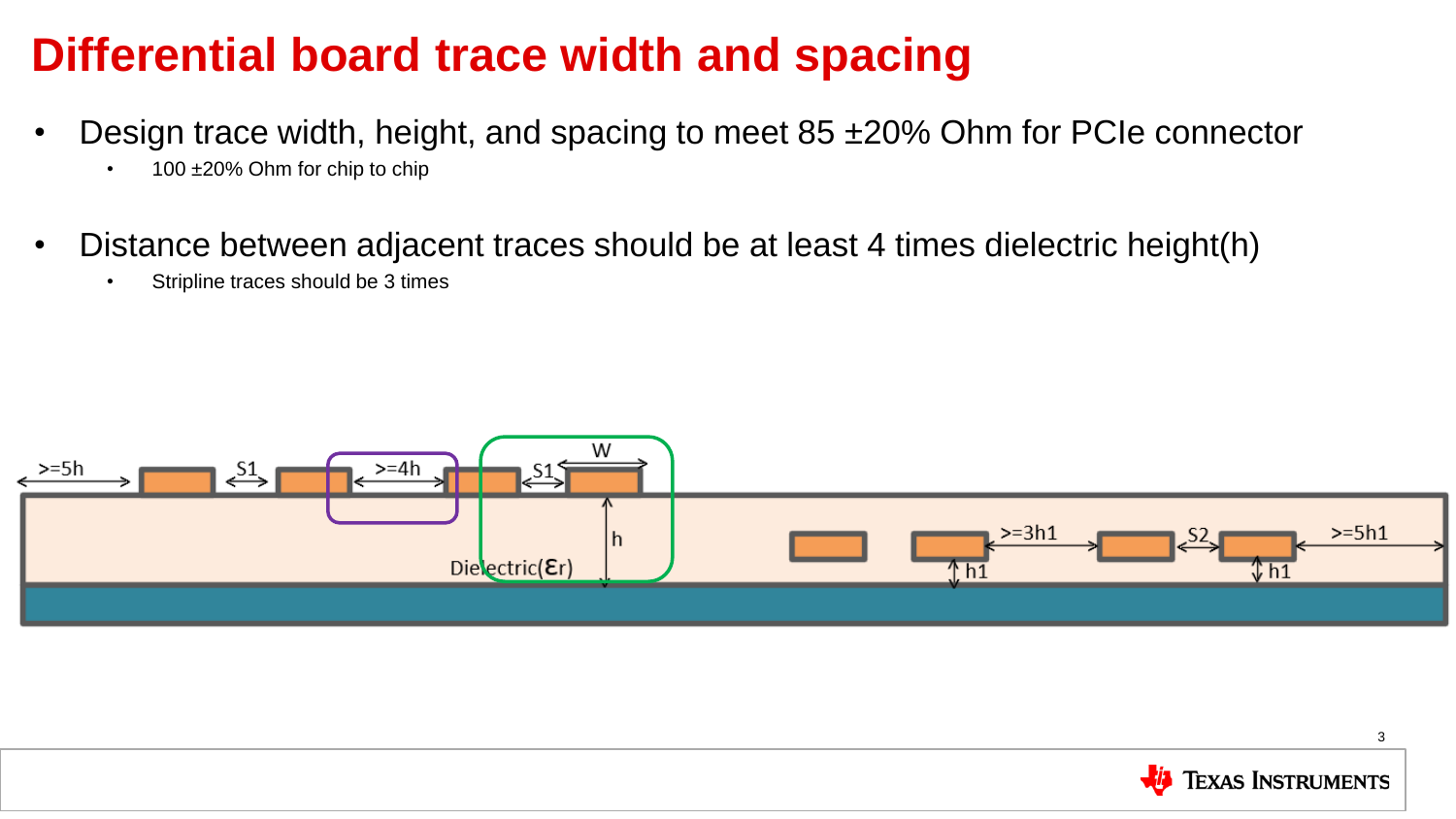#### **Differential board trace width and spacing**

- Design trace width, height, and spacing to meet 85 ±20% Ohm for PCIe connector
	- $100 \pm 20\%$  Ohm for chip to chip
- Distance between adjacent traces should be at least 4 times dielectric height(h)
	- Stripline traces should be 3 times
- Distance between PCIe pair and non-PCIe signals should be at least 4 times height
	- If non-PCIe signal has higher slew rate or level, then this distance should be 6 times height



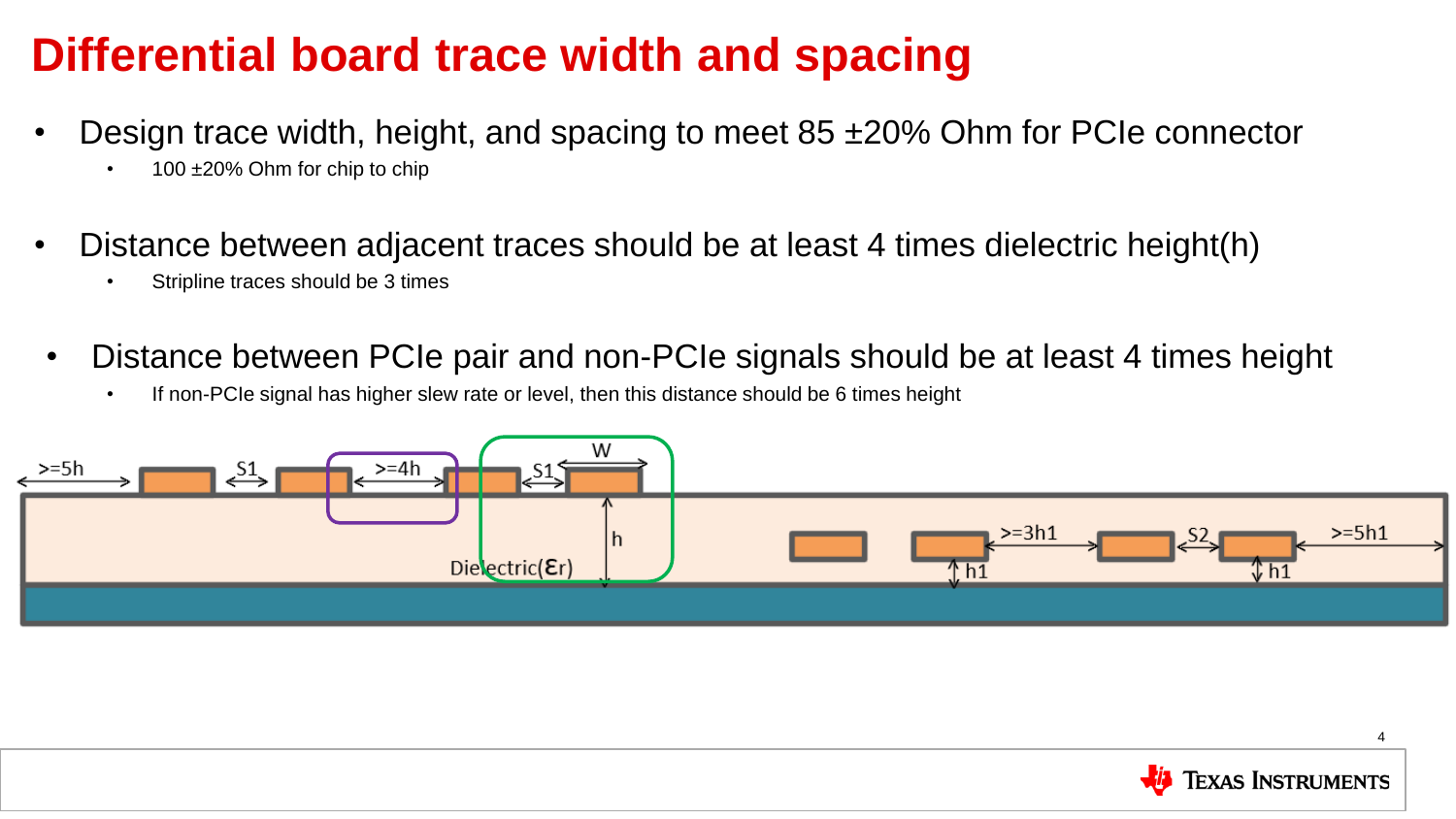• Avoid running long traces in parallel with grain of the fiber.



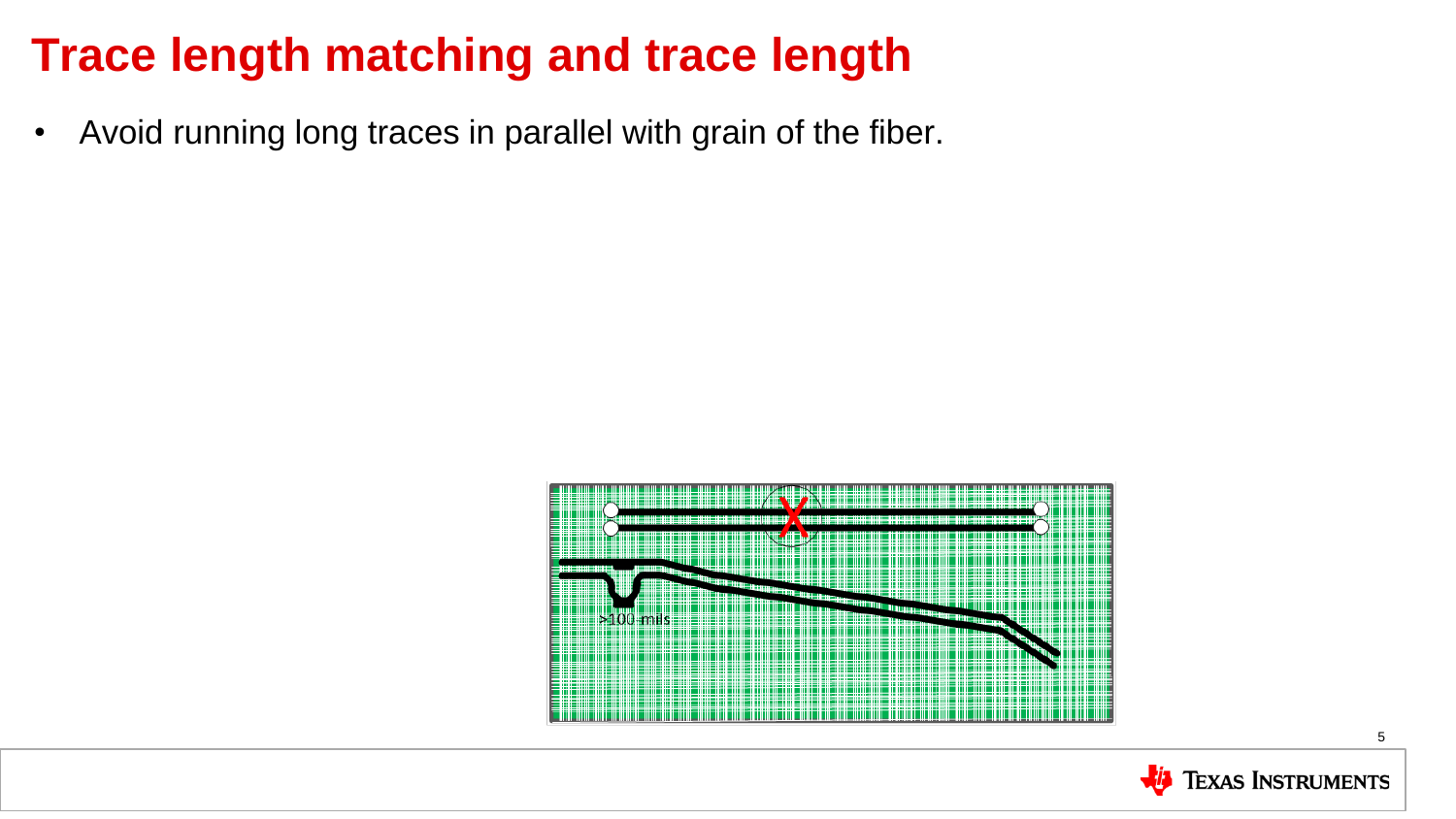- Avoid running long traces in parallel with grain of the fiber.
- Intra-pair trace should be matched to within 5-mils.
	- Trace mis-match compensation should be done at the point of mis-match.



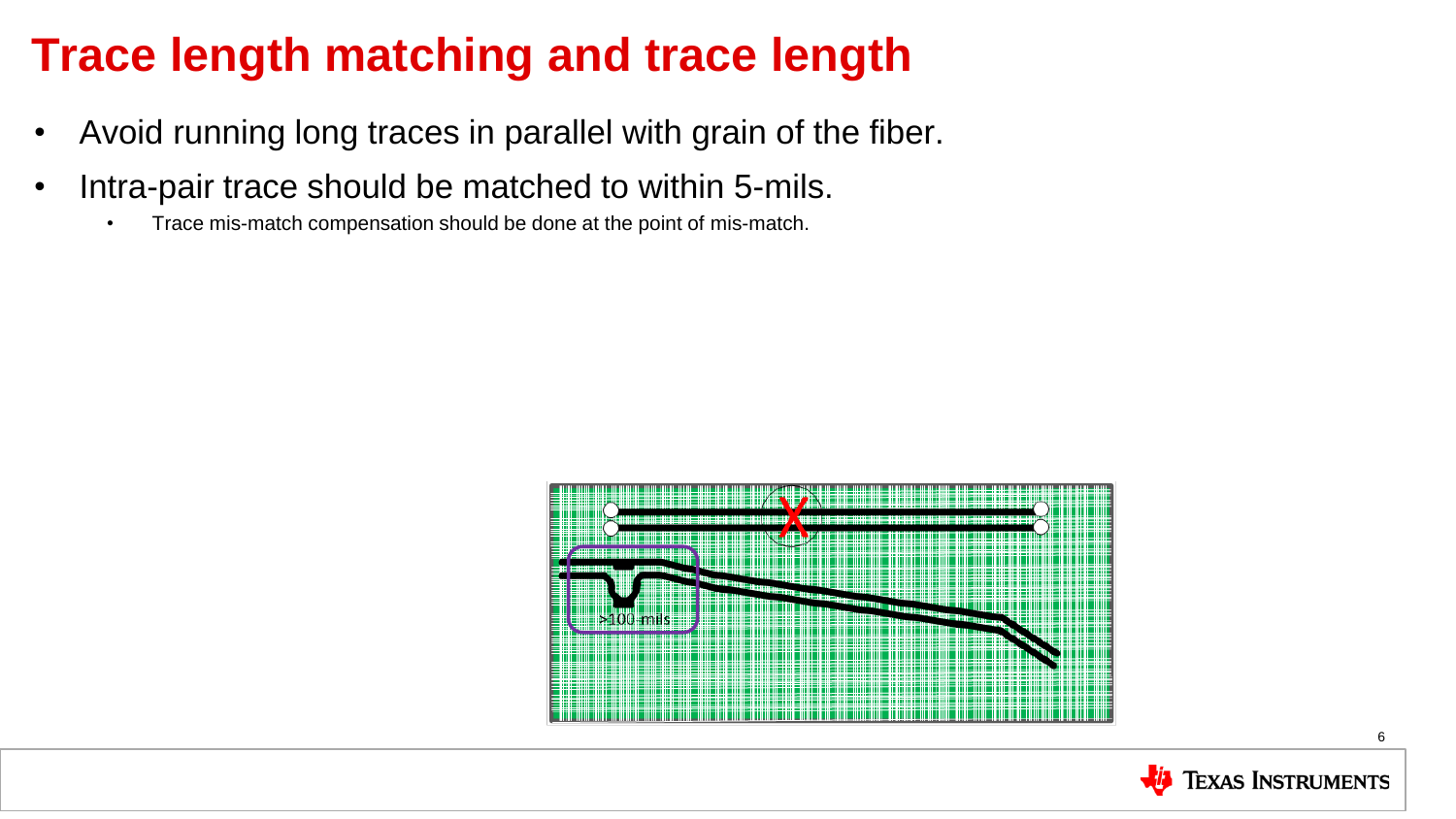- Avoid running long traces in parallel with grain of the fiber.
- Intra-pair trace should be matched to within 5-mils.
	- Trace mis-match compensation should be done at the point of mis-match.
- Trace width of any un-coupled section of a differential trace greater than 100-mils, should be increased to maintain target impedance



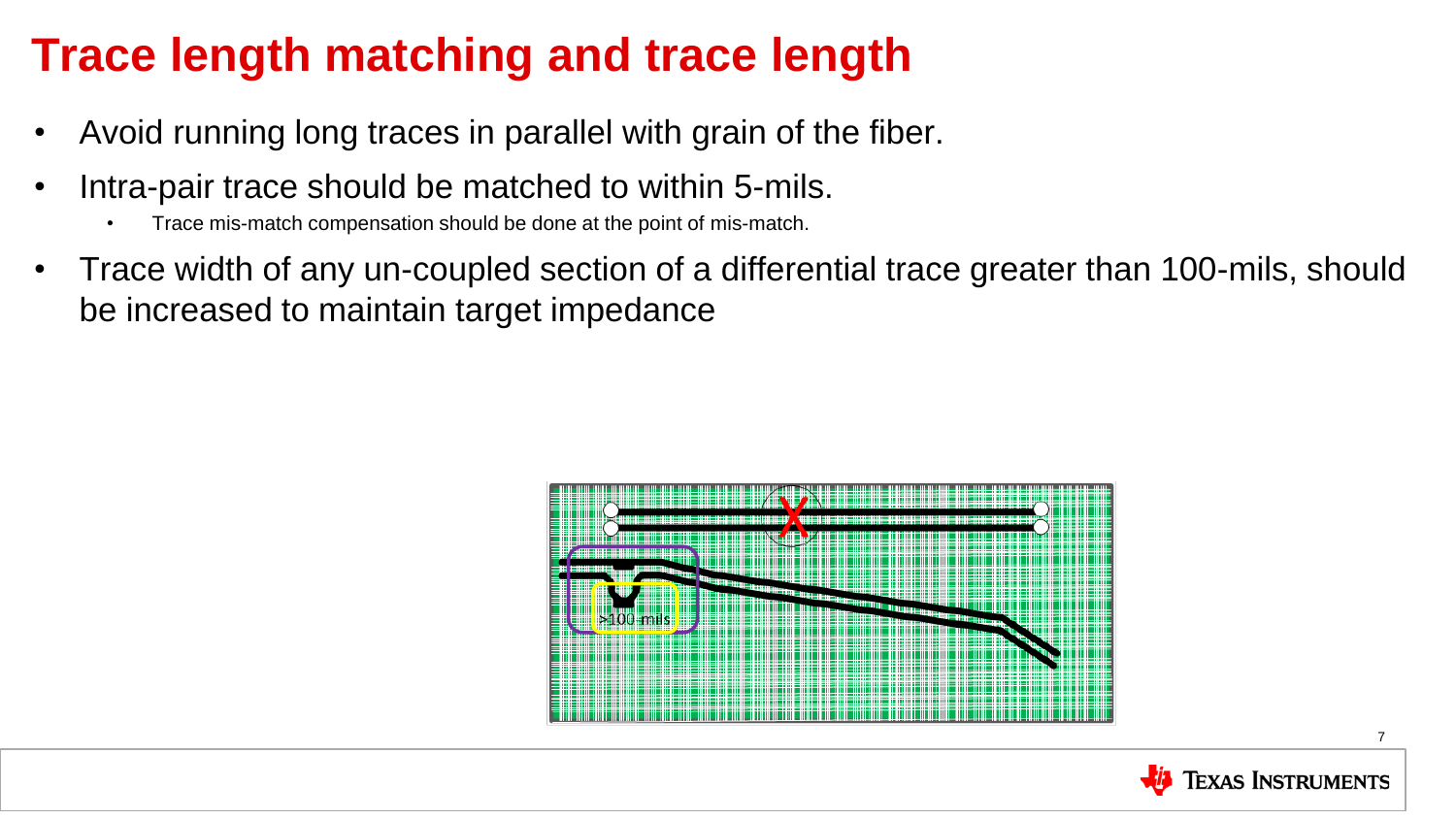- Avoid running long traces in parallel with grain of the fiber.
- Intra-pair trace should be matched to within 5-mils.
	- Trace mis-match compensation should be done at the point of mis-match.
- Trace width of any un-coupled section of a differential trace greater than 100-mils, should be increased to maintain target impedance
- Trace length to a connector is limited to 12 inches this includes breakout area
	- Trace length from the edge-finger to add-in card chip set is limited to 4 inches
		- Board stack up and material can impact this length



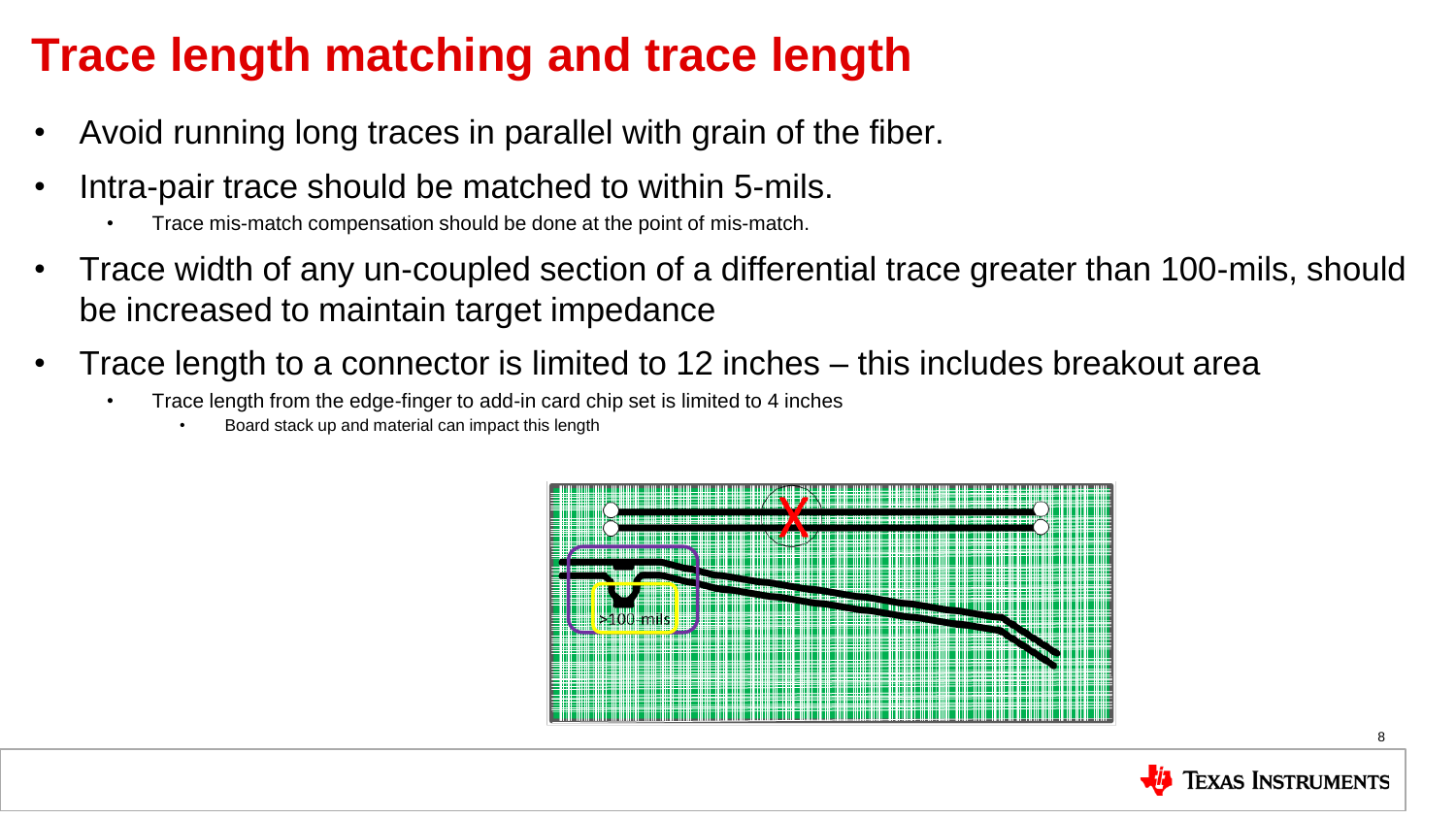- Avoid running long traces in parallel with grain of the fiber.
- Intra-pair trace should be matched to within 5-mils.
	- Trace mis-match compensation should be done at the point of mis-match.
- Trace width of any un-coupled section of a differential trace greater than 100-mils, should be increased to maintain target impedance
- Trace length to a connector is limited to 12 inches this includes breakout area
	- Trace length from the edge-finger to add-in card chip set is limited to 4 inches
	- Board stack up and material can impact this length



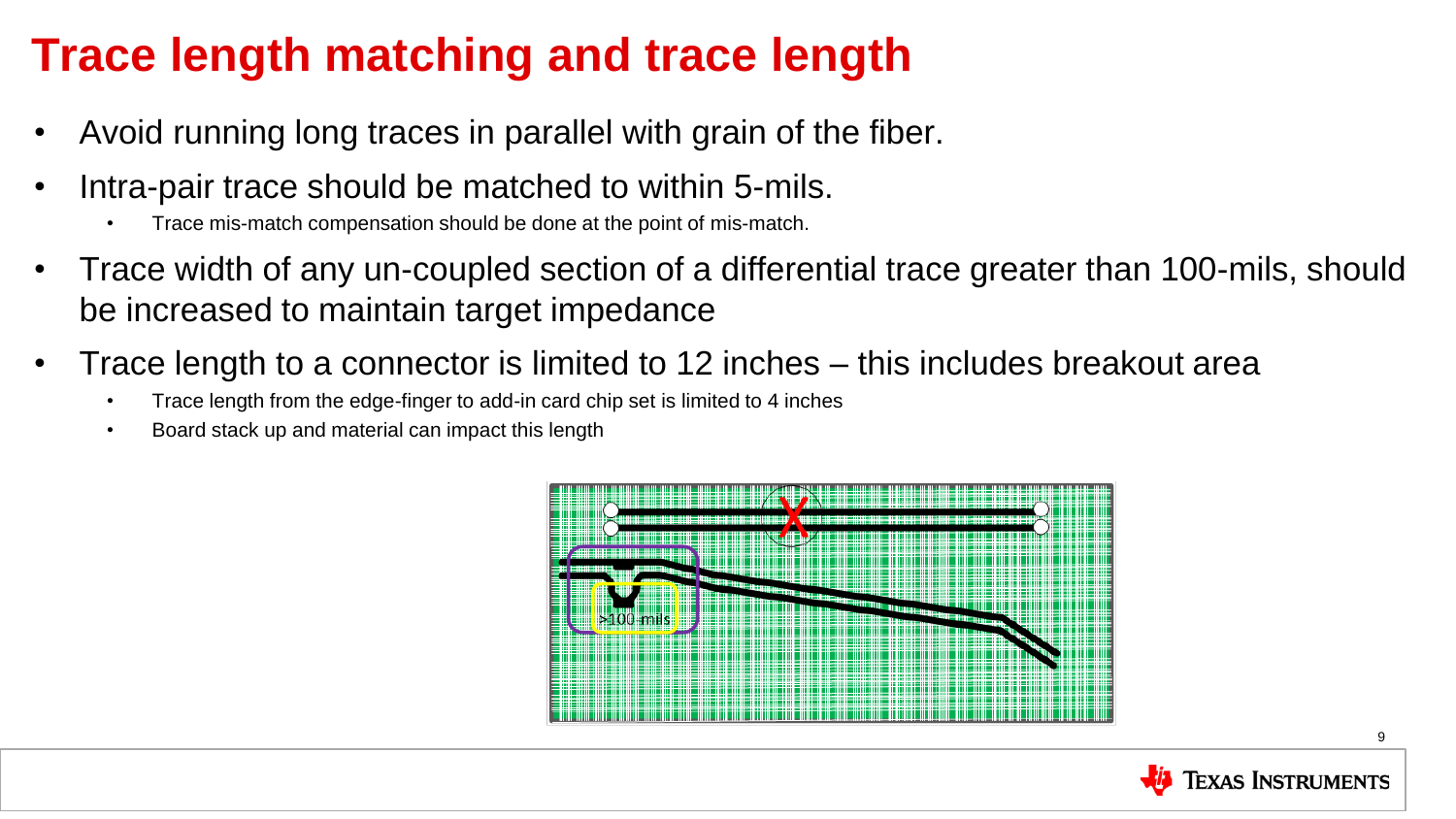#### **Via placement and guidelines**

- Avoid vias as much as possible
	- Maximum of 6 via pairs are allowed on entire transmission line
	- In terms of loss, each via pair contributes to the loss budget per data rate 1dB at Gen4 and 0.5dB at Gen3
	- Via pad size should be 25 mils or less and a finished hole size of 14 mils or less

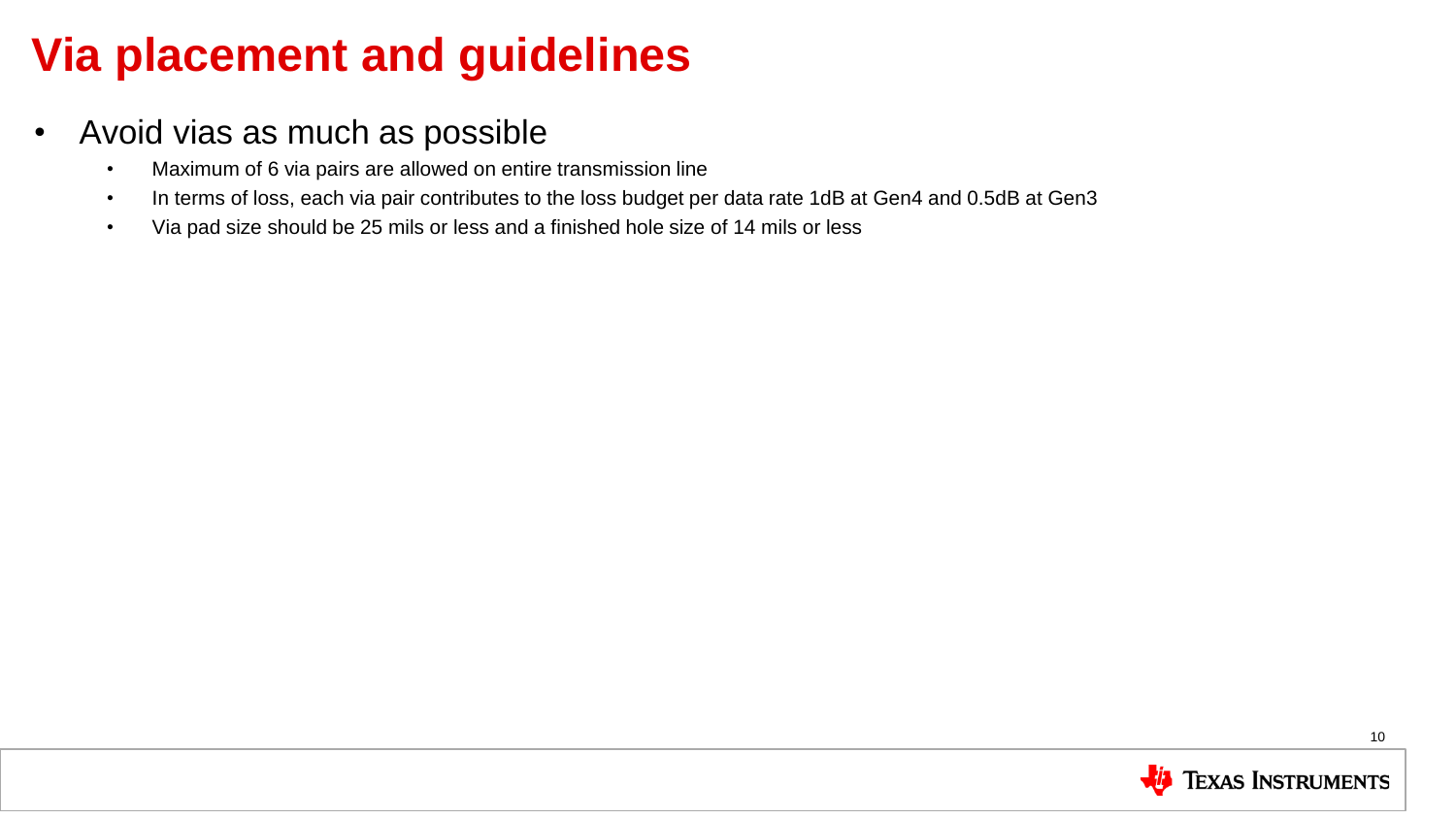#### **Via placement and guidelines**

- Avoid vias as much as possible
	- Maximum of 6 via pairs are allowed on entire transmission line
	- In terms of loss, each via pair contributes to the loss budget per data rate 1dB at Gen4 and 0.5dB at Gen3
	- Via pad size should be 25 mils or less and a finished hole size of 14 mils or less
- Provide GND stitch to improve signal impedance transition
	- Location of via should be simulated. Else via should be placed at > via center to center spacing and < 100mils away from the via
	- Signal vias should have pads removed on unused internal layer
	- GND Stitch should be between the signal two reference planes



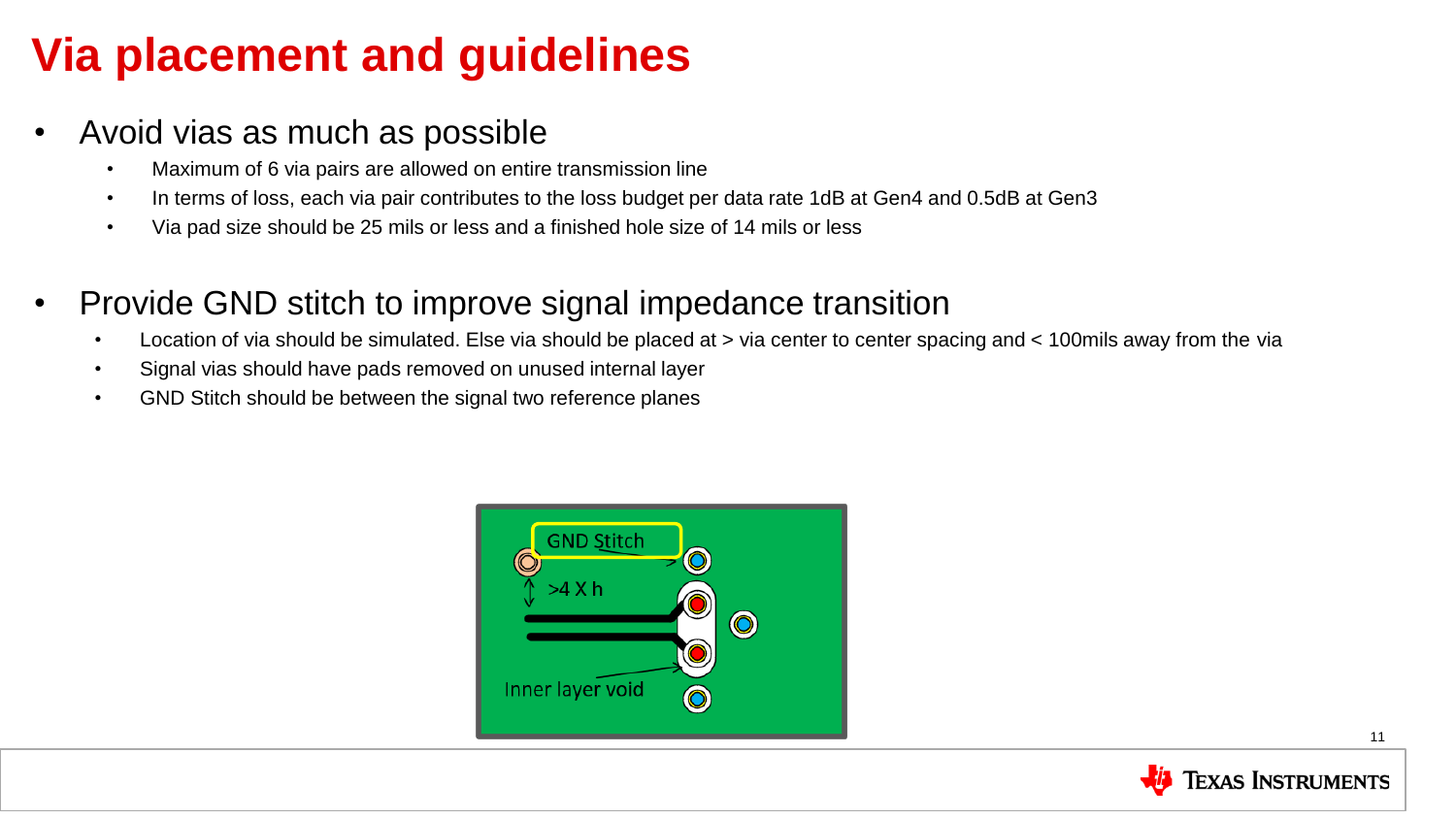#### **Via placement and guidelines**

- Avoid vias as much as possible
	- Maximum of 6 via pairs are allowed on entire transmission line
	- In terms of loss, each via pair contributes to the loss budget per data rate 1dB at Gen4 and 0.5dB at Gen3
	- Via pad size should be 25 mils or less and a finished hole size of 14 mils or less
- Provide GND stitch to improve signal impedance transition
	- Location of via should be simulated. Else via should be placed at > via center to center spacing and < 100mils away from the via
	- Signal vias should have pads removed on unused internal layer
	- GND Stitch should be between the signal two reference planes
- Provide inner layer void no GND or VCC to reduce parasitic



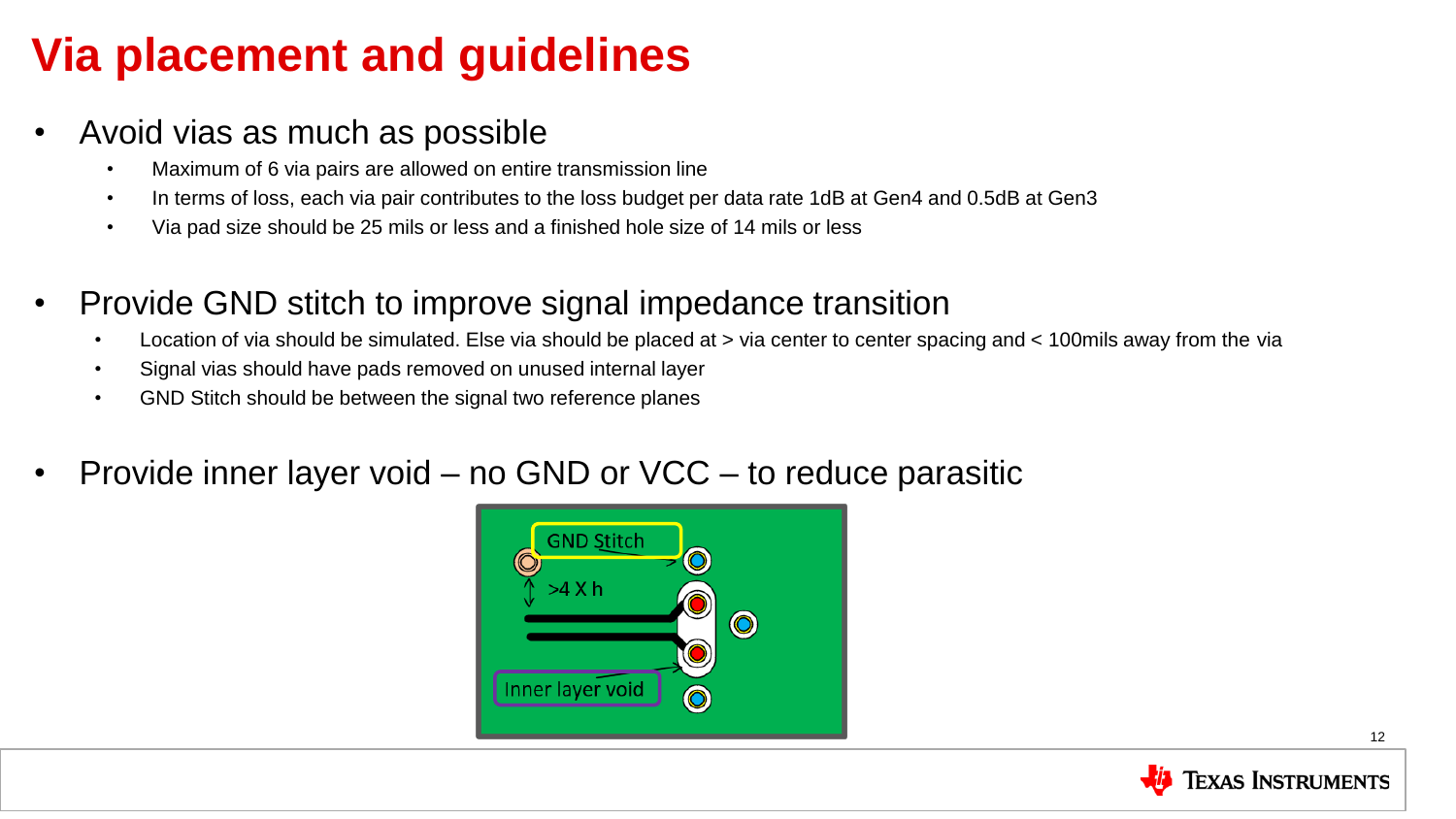## **AC Coupling Cap void**

- Void under AC coupling Caps pad:
	- Through as many layers as possible



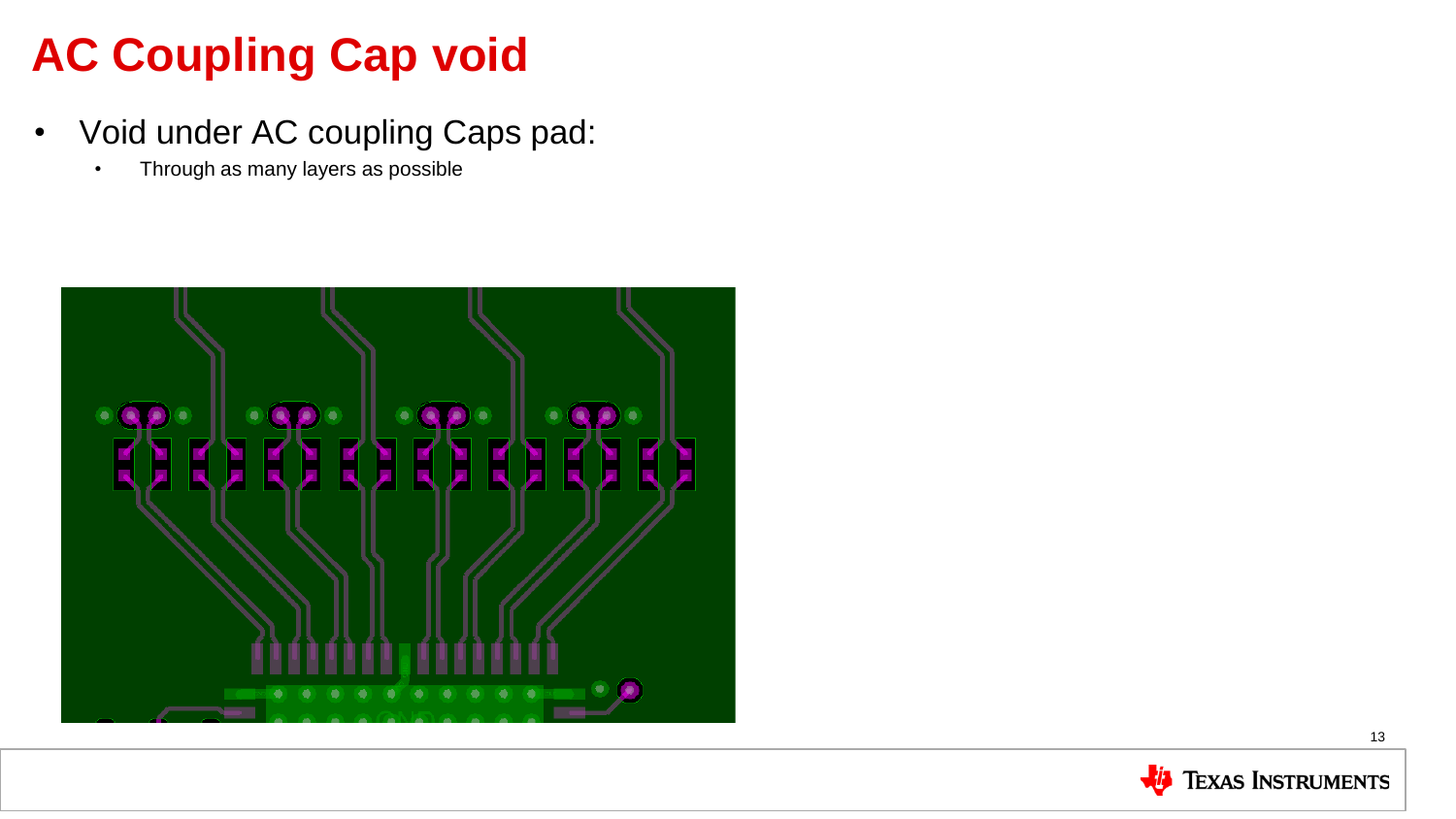## **AC Coupling Cap void**

- Void under AC coupling Caps pad:
	- Through as many layers as possible
- Via to differential trace should have at least 3 times differential trace spacing



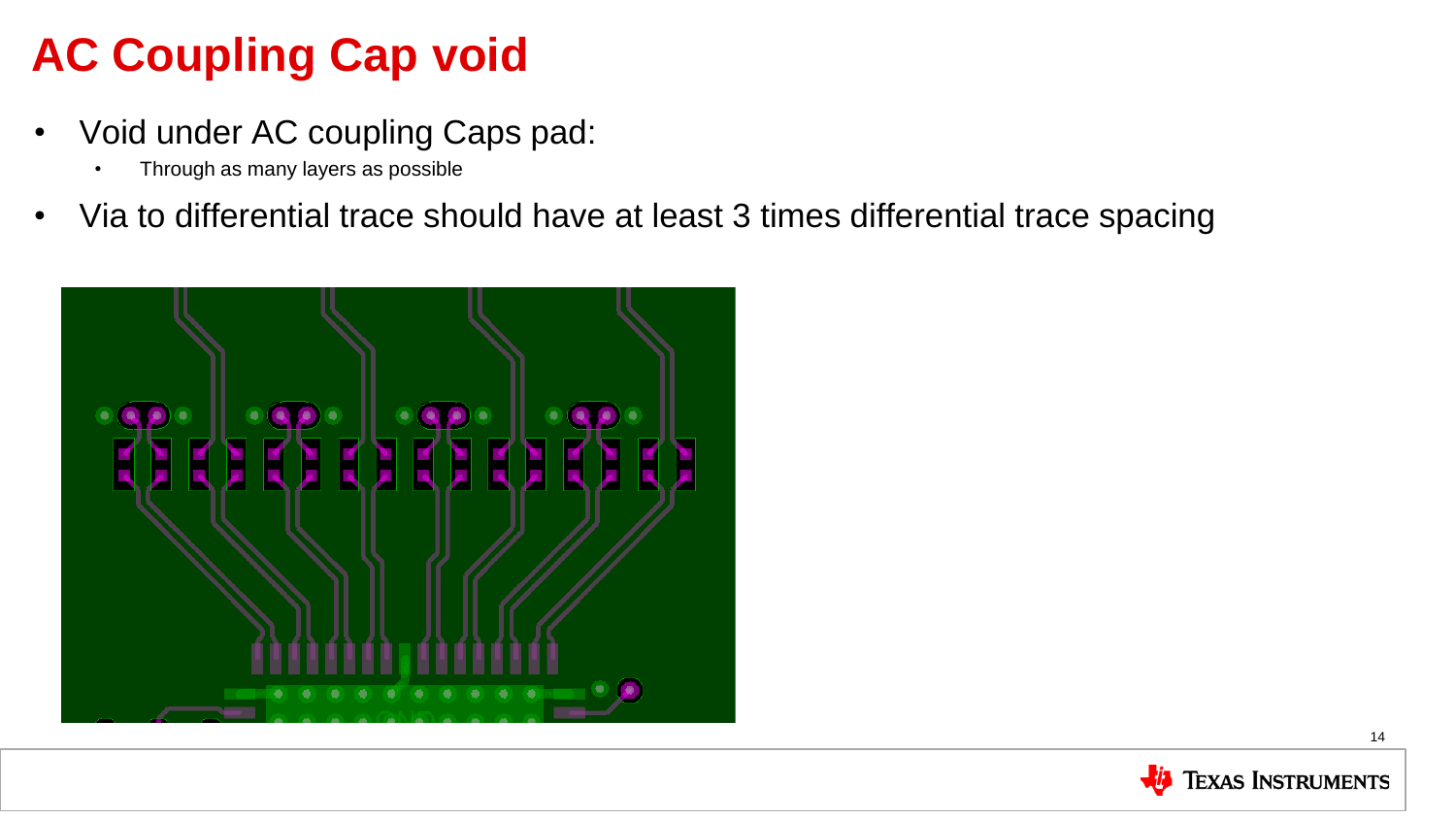• Add-In Cards: Within 400mils of the CEM connectors



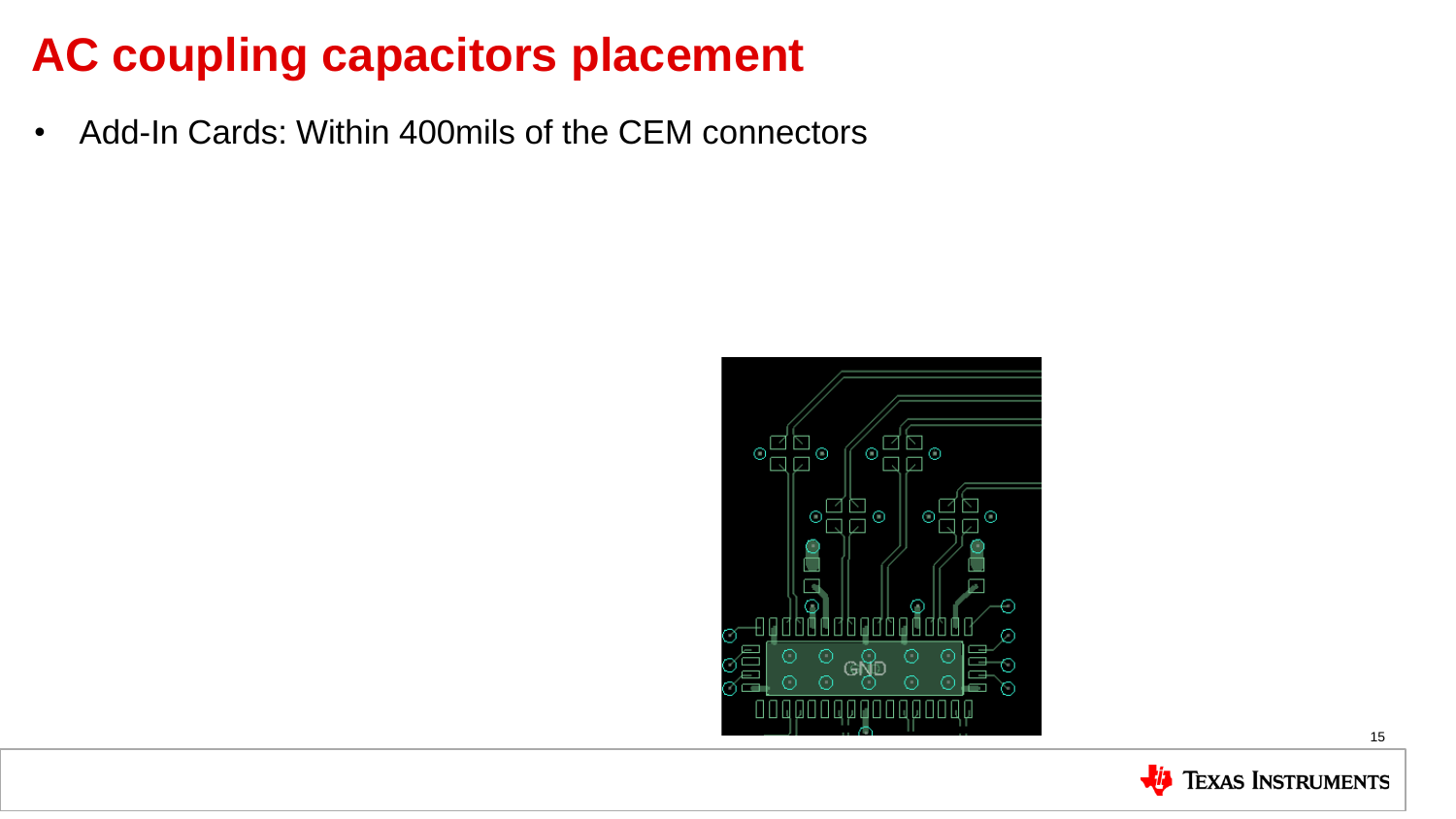- Add-In Cards: Within 400mils of the CEM connectors
- Add-In Cards: Within 250mils of the finger edge



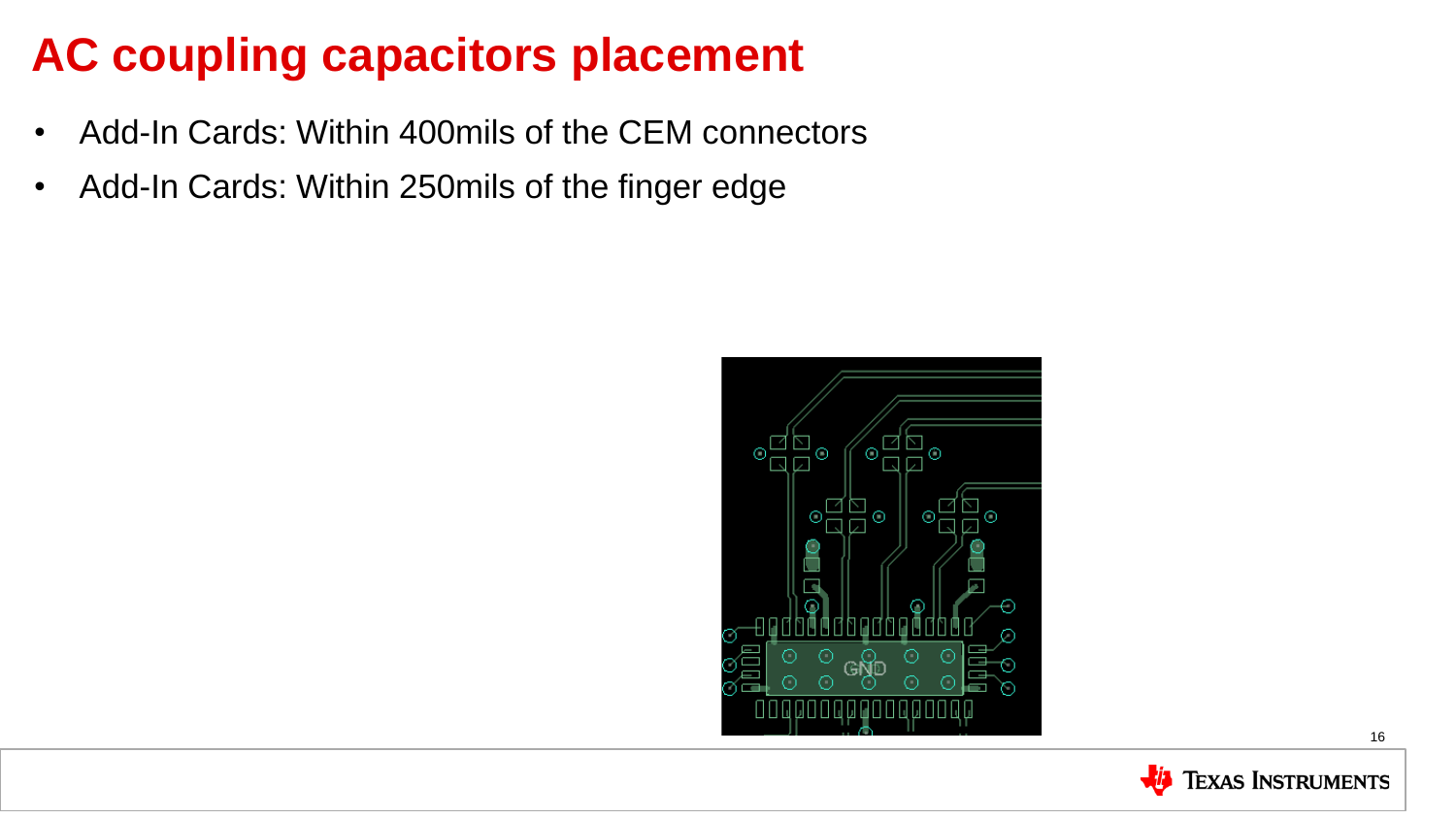- Add-In Cards: Within 400mils of the CEM connectors
- Add-In Cards: Within 250mils of the finger edge
- Chip to chip connections, should be placed on the receiver side

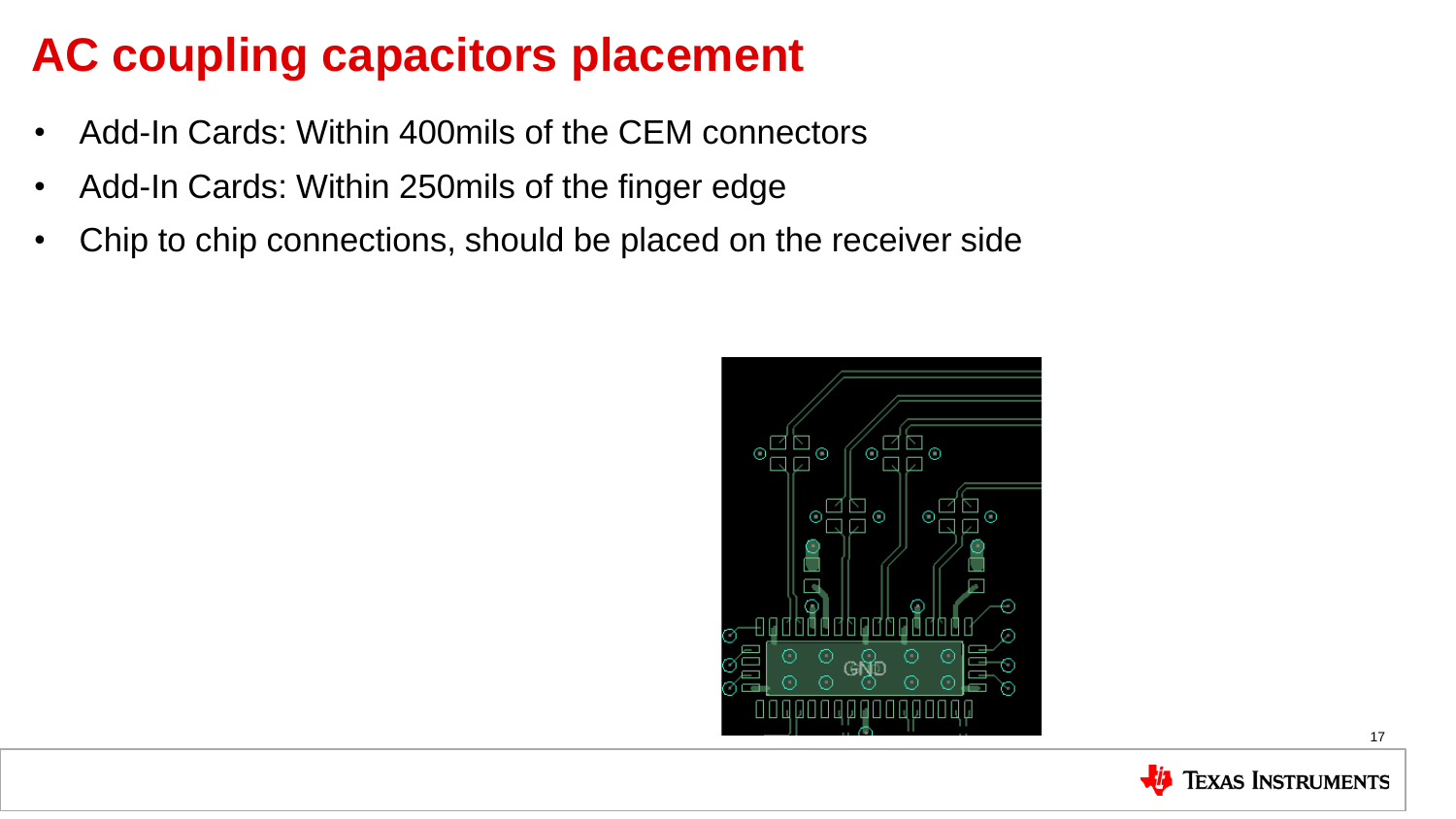- Add-In Cards: Within 400mils of the CEM connectors
- Add-In Cards: Within 250mils of the finger edge
- Chip to chip connections, should be placed on the receiver side
- Should be staggered to reduce plane disruption as much as possible
	- Improves high speed signal isolation as well



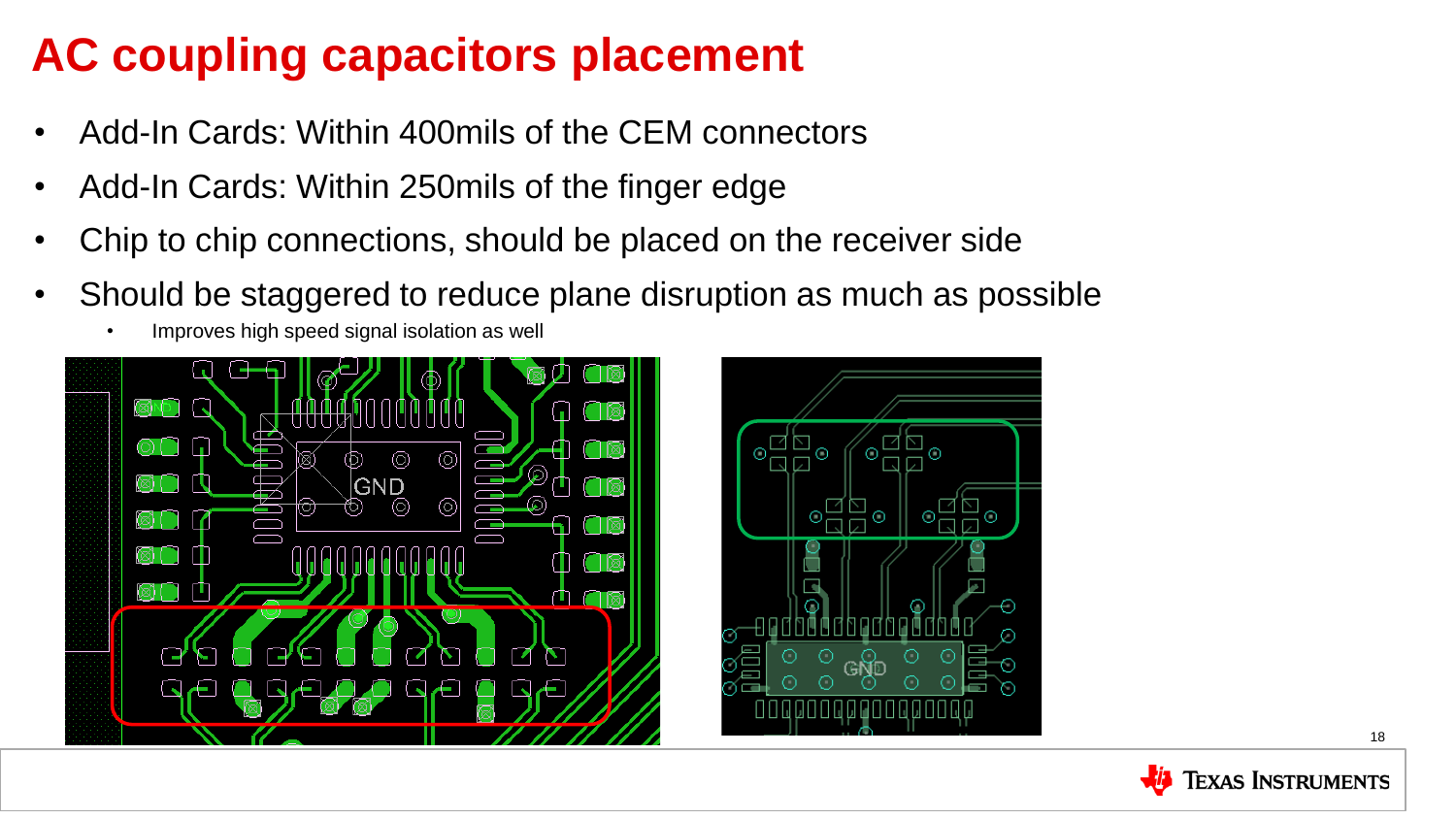• Add-In Cards: Within 400mils of the CEM connectors



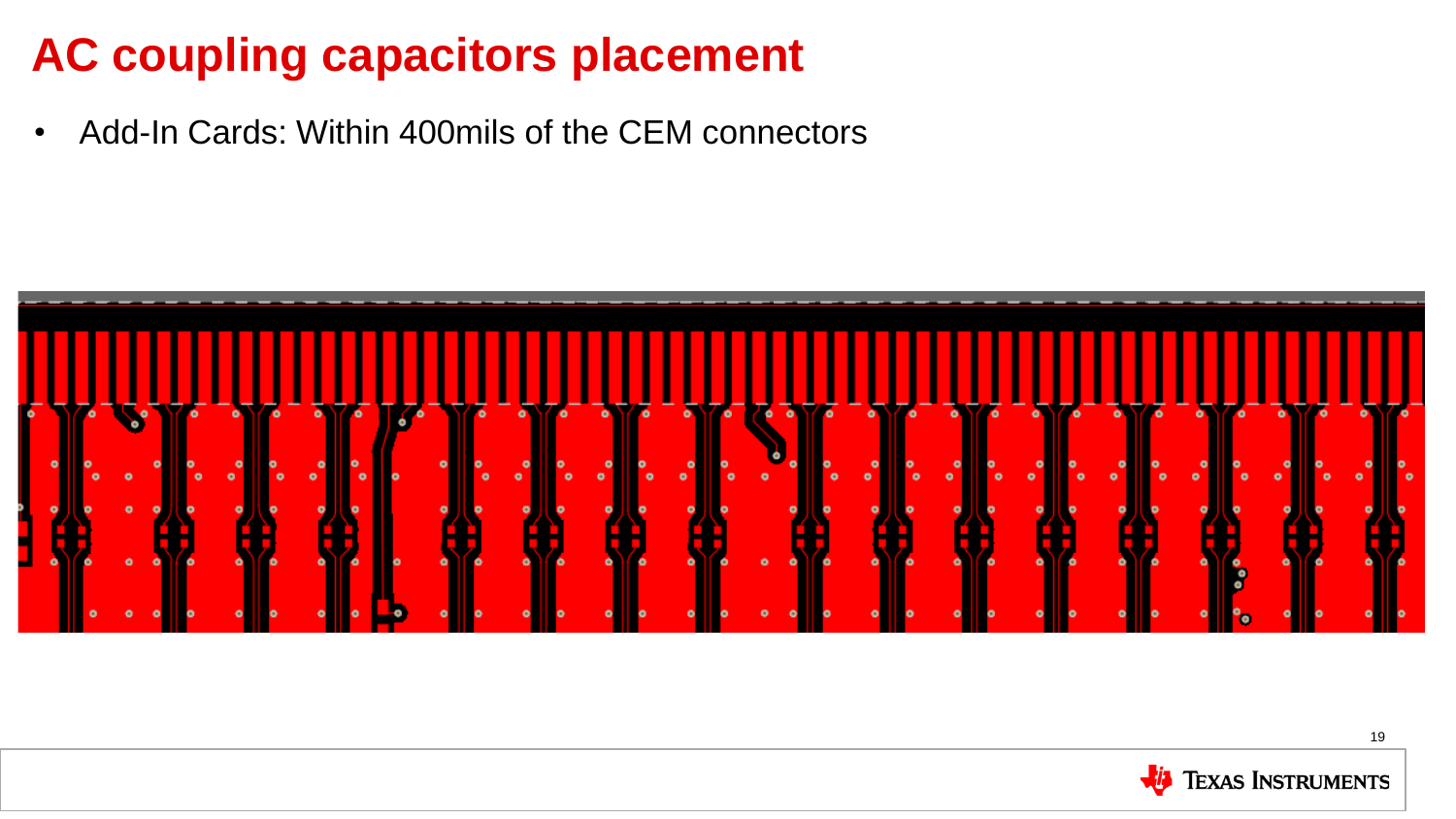- Add-In Cards: Within 400mils of the CEM connectors
- Add-In Cards: Within 250mils of the finger edge



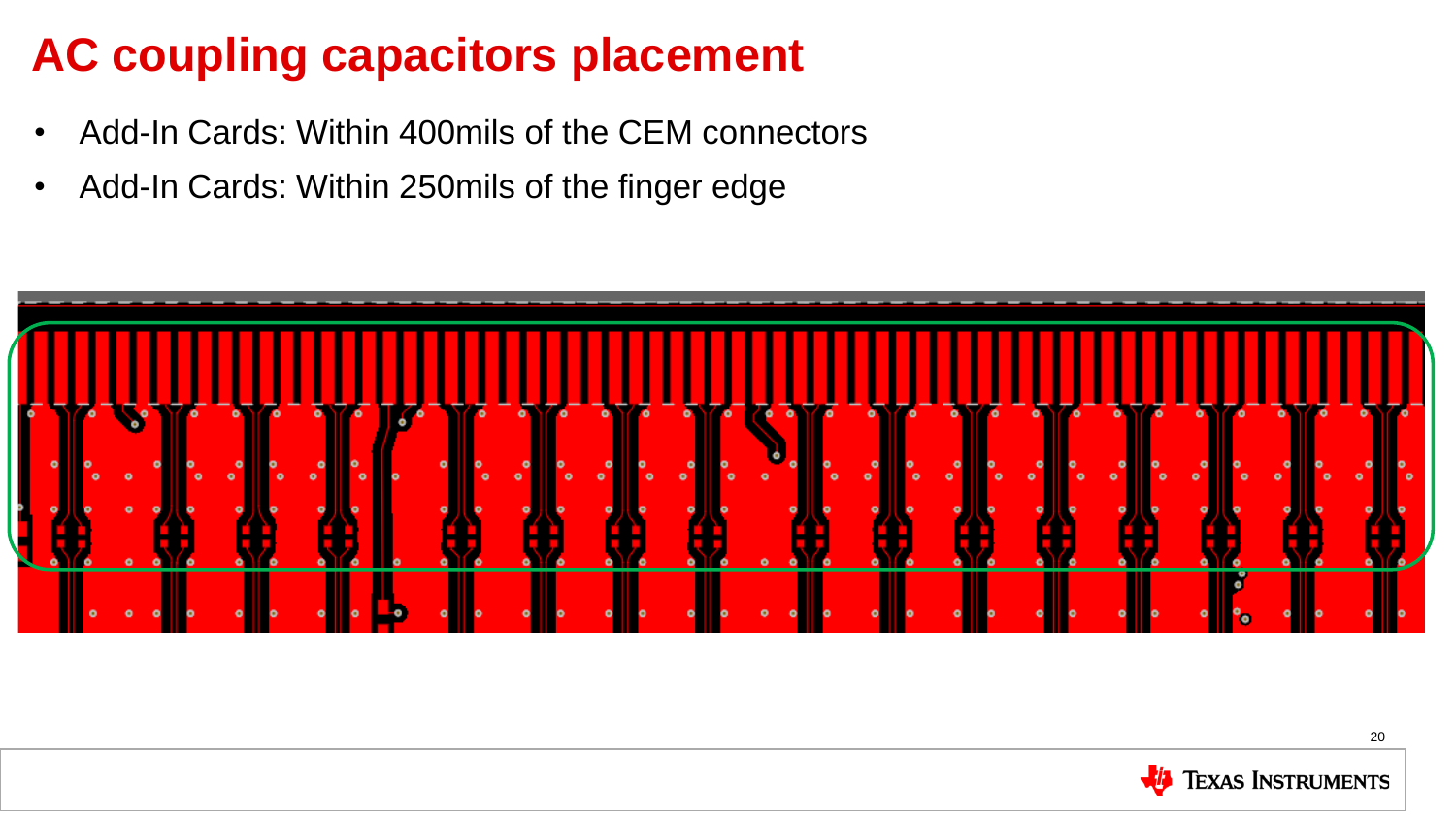• GND Stitches along GND fill and vias



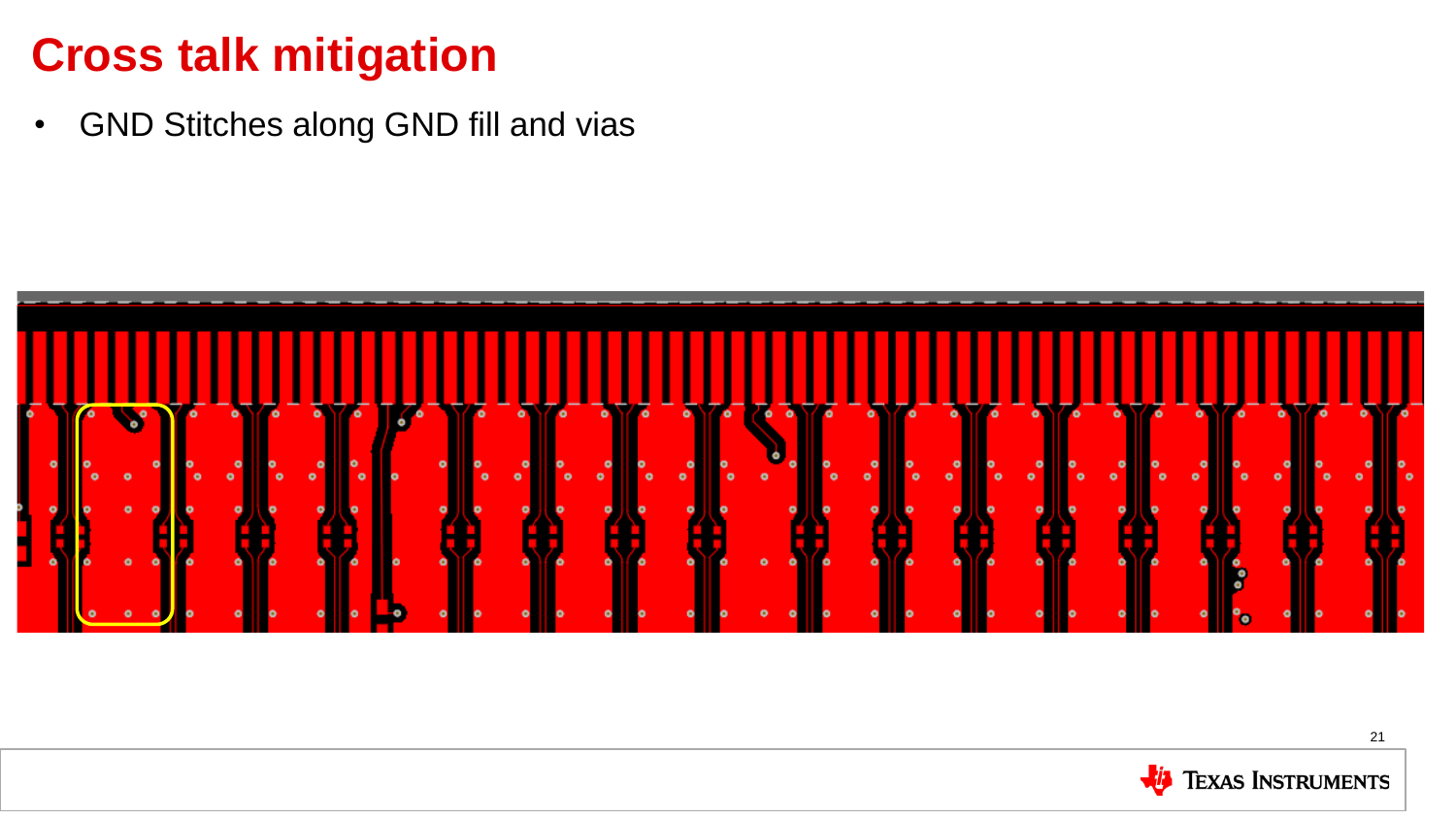- GND Stitches along GND fill and vias
- Void under high speed pads fingers and device



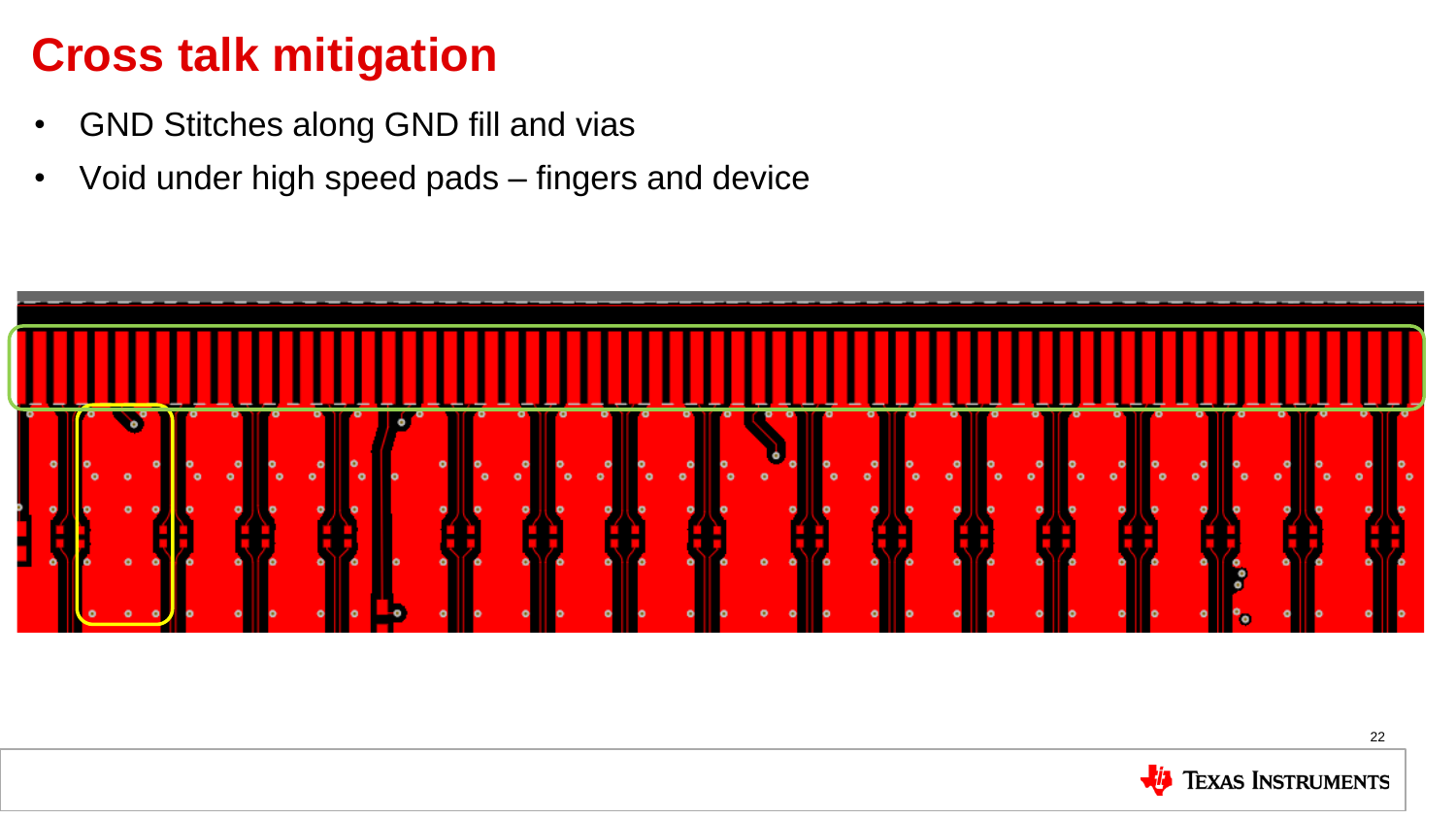- GND Stitches along GND fill and vias
- Void under high speed pads fingers and device
- Maintain differential trace impedance and distance from one another



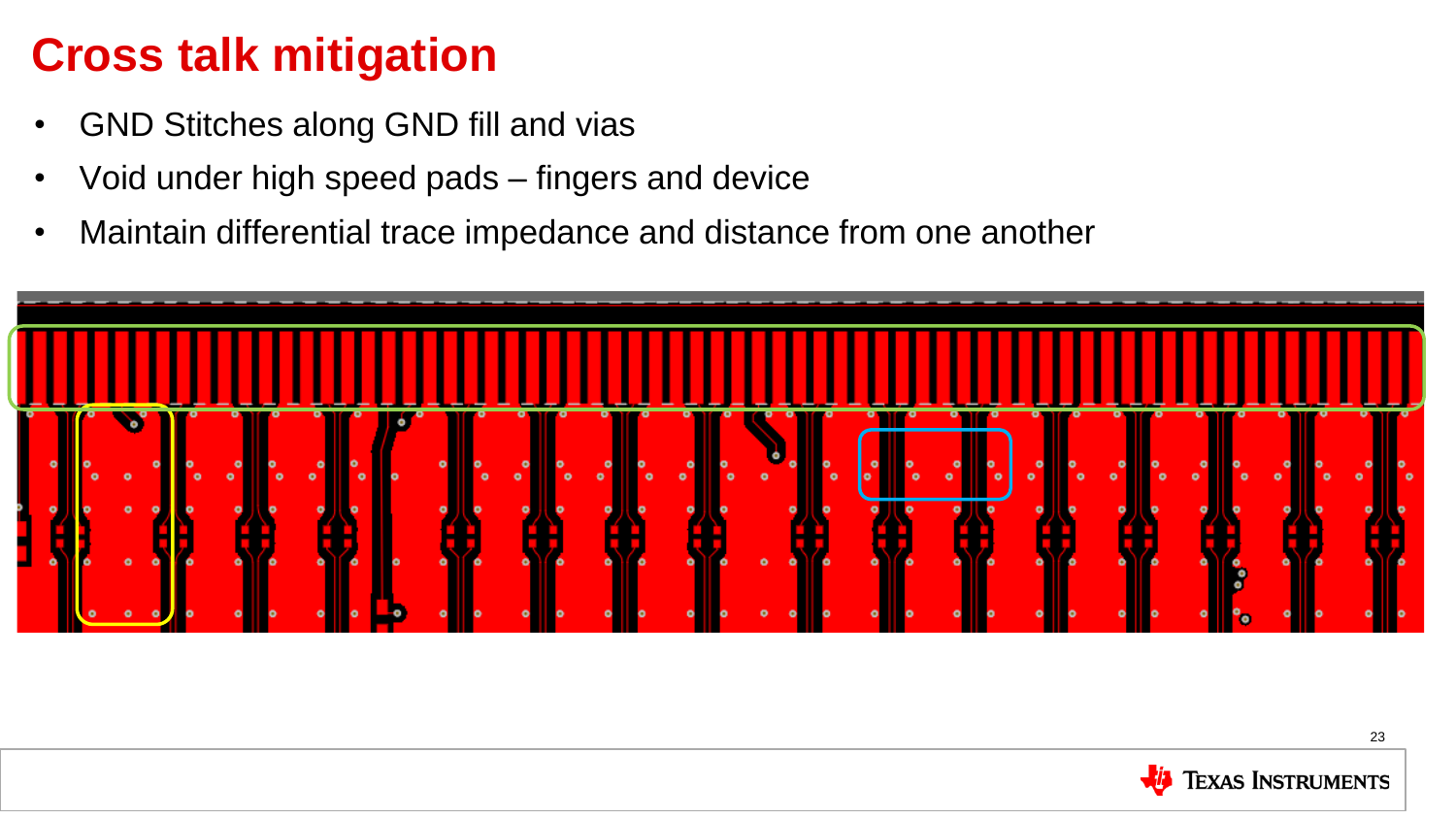- GND Stitches along GND fill and vias
- Void under high speed pads fingers and device
- Maintain differential trace impedance and distance from one another



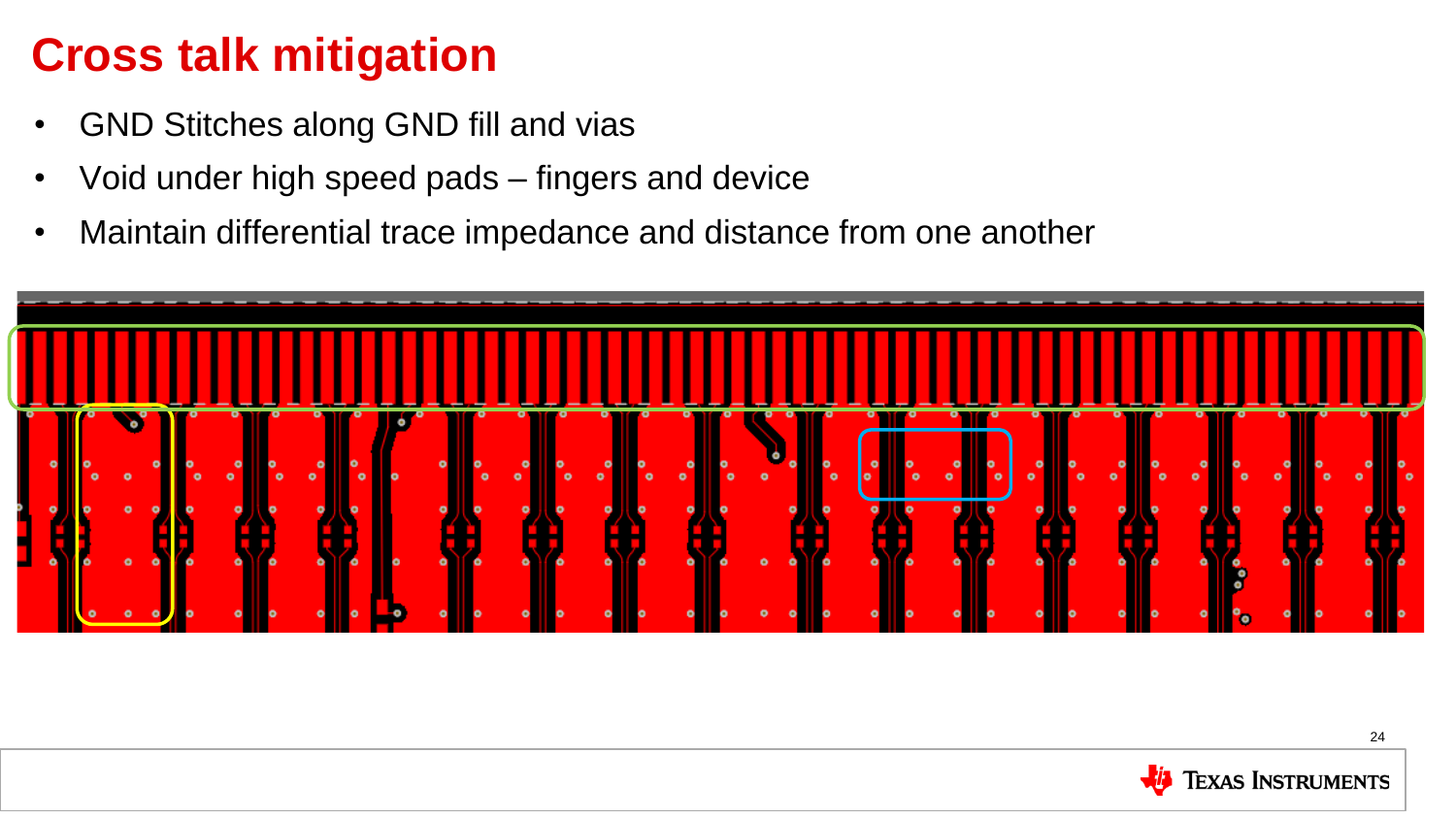# **Thank you**

#### • TI Precision Labs - [PCIe Solving Signal Integrity Challenges](https://training.ti.com/pcie-signal-integrity-challenges)